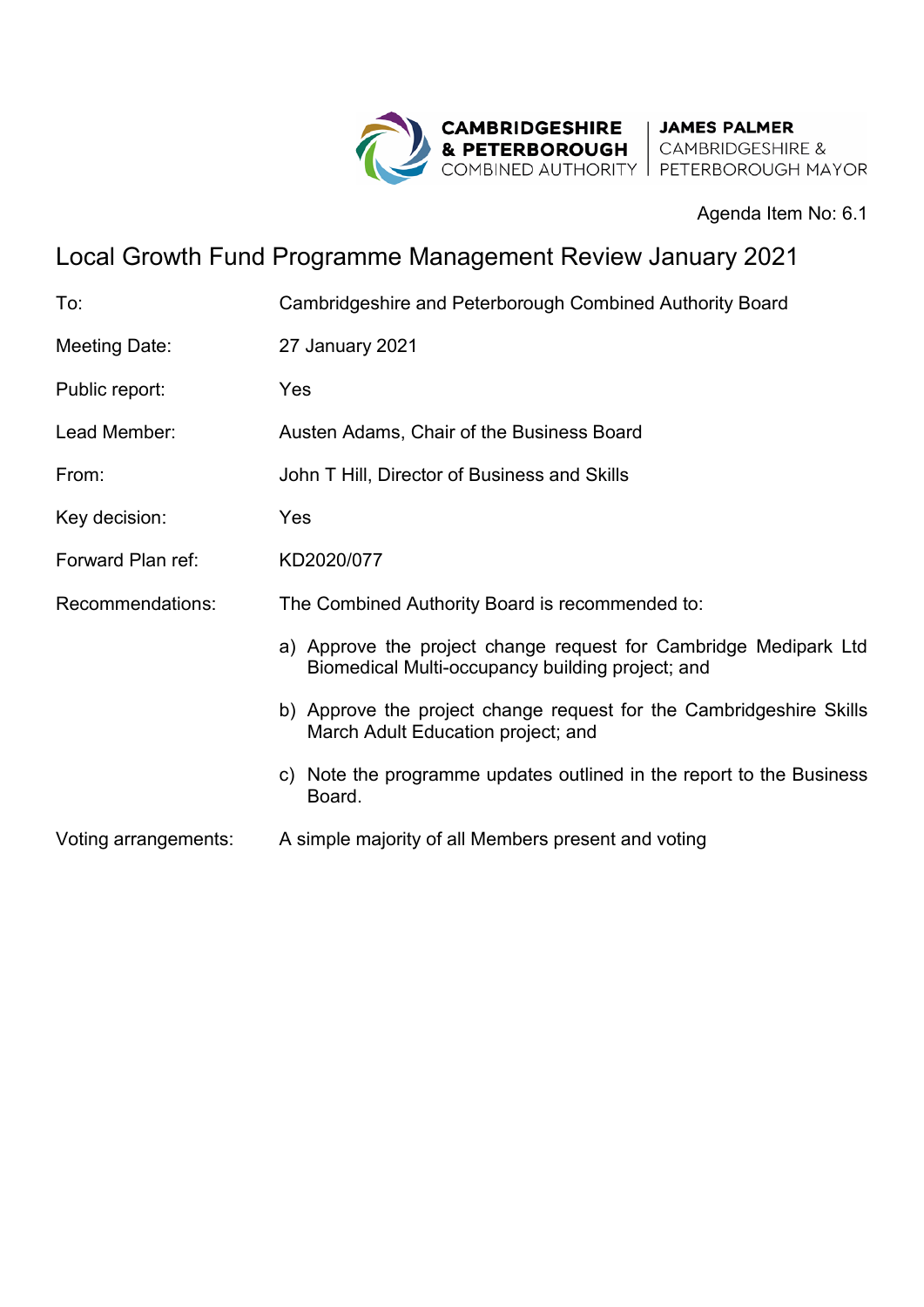## 1. Purpose

- 1.1 The Greater Cambridge and Greater Peterborough Local Enterprise Partnership (GCGP LEP) negotiated three successive Growth Deals with Government between 2014 and 2017, securing £146.7m to deliver new homes, jobs and skills across the LEP area. This report provides an update on the programme's performance since April 2015 for the Local Growth Fund (LGF).
- 1.2 The report to the Business Board meeting on 12 January 2021 provided operational updates on the LGF progress to 1st December 2020 based on the following items:
	- i. Financial update on programme spend and project spend forecast
	- ii. Projects currently in delivery including pre-contract plus completed projects
	- iii. Q2 2020/21 Quarterly Growth Deal return to MCHLG
	- iv. COVID Business Capital Grant
	- v. Eastern Agri-Tech Growth Initiative update
	- vi. LGF Monitoring and Evaluation update
	- vii. LGF Projects and Recycled funds financial update
	- viii. Getting Building Fund (GBF) update
- 1.3 The report also recommended that a project change request for Cambridge Medipark Ltd Biomedical Multi-occupancy building project be recommended to the Combined Authority Board for approval. A copy of the change request form is attached at Appendix 1.
- 1.4 Following discussion, the Business Board decided unanimously to recommend the proposals to the Combined Authority Board for approval.
- 1.5 The report to the Business Board can be viewed via the link below:

[Business Board 12 January 2021 - Items 2.3 and 2.6 refer](https://cambridgeshirepeterboroughcagov.cmis.uk.com/Meetings/tabid/70/ctl/ViewMeetingPublic/mid/397/Meeting/2001/Committee/69/SelectedTab/Documents/Default.aspx)

## 2. Considerations

- 2.1 An additional change request was added to the Business Board agenda as a late item after the meeting papers were published. This related to the March Adult Education Centre project and the change request was for an extension beyond 31 March 2021 due to delays in starting project due to ill health and delays completing procurement due to COVID impacts. A copy of the change request form is attached at Appendix 2.
- 2.2 The Business Board resolved unanimously to recommend this additional change request to the Combined Authority Board for approval.

## 3. Appendices

- 3.1 Appendix 1 Project change request form: Cambridge Medipark Ltd Biomedical Multioccupancy building project.
- 3.2 Appendix 2 Project Change request form: Cambridgeshire Skills March Adult Education project